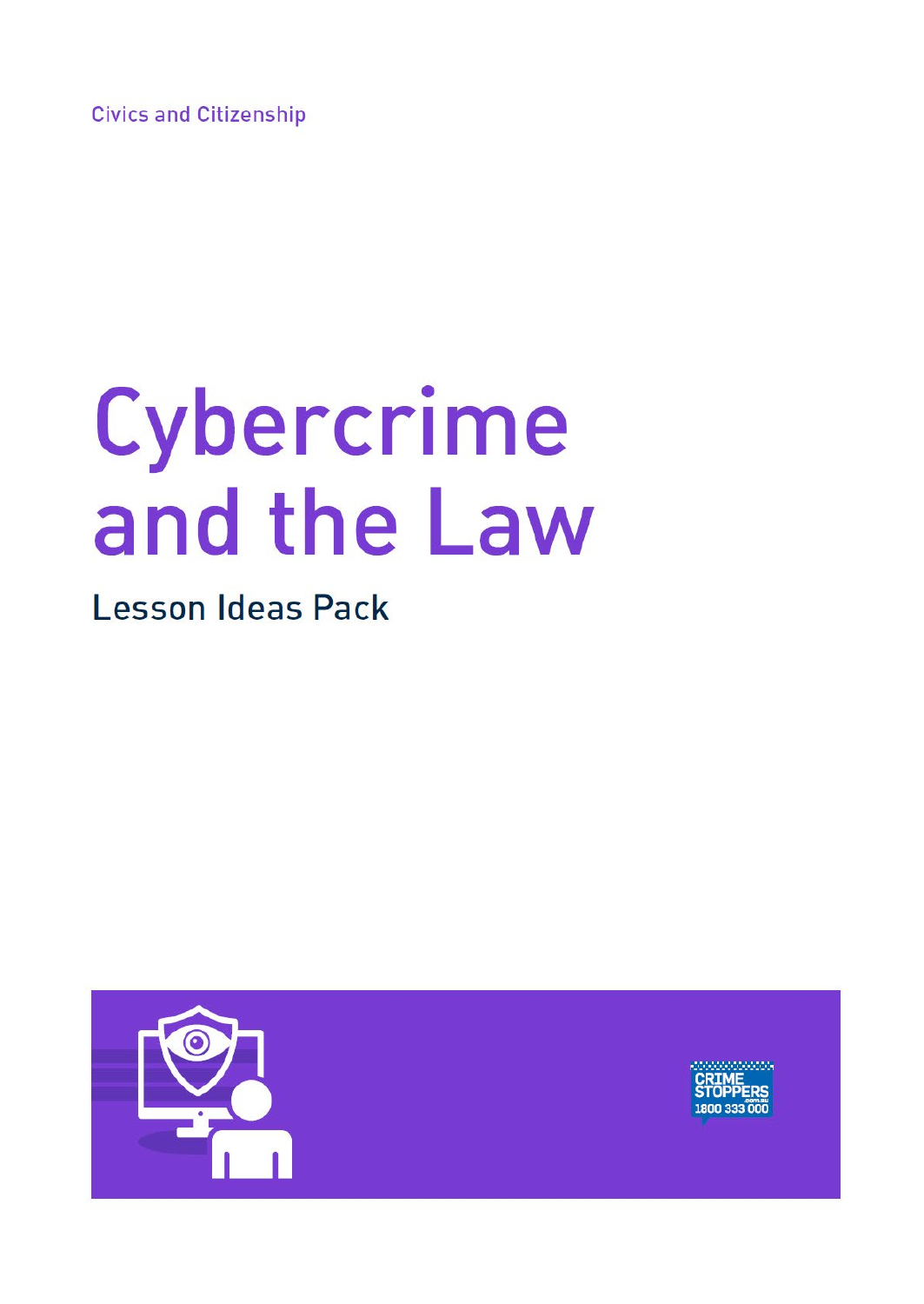# **Introduction**

We support the view that schooling should develop a sense of community engagement in students by increasing their potential to be informed, responsible, ethical and active participants in society.

Through practical tasks relating to real life experiences, these *free* resources help students develop a positive attitude towards their role in society. They enable teachers to select lesson ideas within a theme in any order, to best suit **curriculum requirements** and the **interest** of students.

We developed these to make the content of the Australian Humanities and Social Sciences (HASS) Civics and Citizenship syllabus for Years 7-10 *more engaging***.**

To make things easy, lesson ideas link directly to the Australian and Victorian Curriculum content codes and key concepts, namely; *Democratic Values*, *The Westminster System*, *Justice*, *Participation*, and *Rights and Responsibilities.* The activities provided are just suggestions and should be adjusted to suit the student cohort.

Specific lessons in this theme can also be used to support the teaching of lower secondary Digital Technologies, The Arts (Media Arts), Health & Physical Education and English content.

A number of the activities in this resource link to the [eSafety Commissioner's website.](https://www.esafety.gov.au/educators) Crime Stoppers Australia would like to acknowledge the important work carried out by the eSafety Commissioner to empower Australians to have a more positive and safe online experience.

# **HASS Year Level Description and Required Content**

## **Year 7**

An understanding of the Civics and Citizenship concepts is developed through a focus on Australia's democracy and legal system. The teaching ideas in this resource assist students to gain knowledge and understanding of how Australia's legal system aims to provide justice, through the rule of law. *Links to curriculum code: [ACHCK050](http://www.scootle.edu.au/ec/search?accContentId=ACHCK050) / [VCCCL022](https://victoriancurriculum.vcaa.vic.edu.au/Curriculum/ContentDescription/VCCCL022)*

## **Year 8**

An understanding of the Civics and Citizenship concepts is developed through a focus on how citizens can participate in Australia's democracy, including use of the electoral system, contact with their elected representatives, use of lobby groups, and direct action. *Links to curriculum code: [ACHCK062](http://www.scootle.edu.au/ec/search?accContentId=ACHCK062) / [VCCCG020](https://victoriancurriculum.vcaa.vic.edu.au/Curriculum/ContentDescription/VCCCG020)*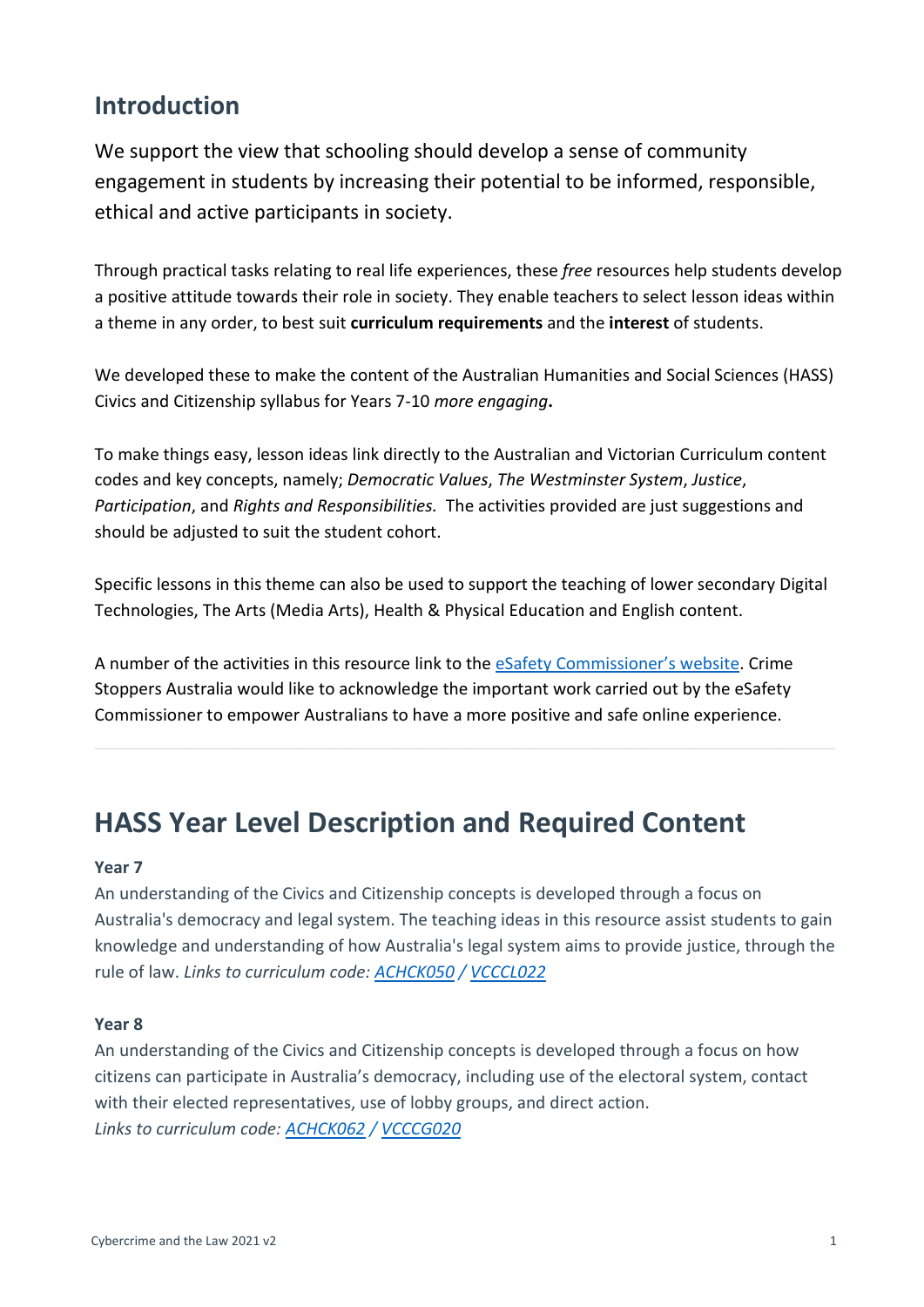## **Year 9**

An understanding of the Civics and Citizenship concepts is developed through a focus on how Australia's legal system works to support a democratic and just society. The teaching ideas in this resource assist students to gain knowledge and understanding regarding the key principles of Australia's justice system, including equity before the law, independent judiciary, right to appeal and the factors that can undermine the application of the principles of justice. *Links to curriculum code*: *[ACHK078](http://www.scootle.edu.au/ec/search?accContentId=ACHCK078) / [VCCCL034](https://victoriancurriculum.vcaa.vic.edu.au/Curriculum/ContentDescription/VCCCL034)*

#### **Year 10**

An understanding of the Civics and Citizenship concepts is developed through a focus on what are the features of a resilient democracy. The teaching ideas in this resource assist students to gain knowledge and understanding regarding the challenges to and ways of sustaining a resilient democracy and cohesive society. *Links to curriculum code*: *[ACHCK094](http://www.scootle.edu.au/ec/search?accContentId=ACHCK094) / [VCCCC036](https://victoriancurriculum.vcaa.vic.edu.au/Curriculum/ContentDescription/VCCCC036)*

*The Australian Curriculum alignment statement is based on the Australian Curriculum, Assessment and Reporting Authority (ACARA) materials which are licensed under a [Creative Commons Attribution NonCommercial-ShareAlike 3.0](https://creativecommons.org/licenses/by-nc-sa/3.0/au/)  [Australia \(CC BY NC SA\) licence.](https://creativecommons.org/licenses/by-nc-sa/3.0/au/)*

# **Learning Intentions**

## Resource Focus

Community safety and wellbeing is enhanced when individuals understand the law and take action to prevent crime.

This resource provides students in years 7-10 with the opportunity to explore what a digital citizen is and how Australia's democracy, and other democracies, may be undermined by cybercrime. It explores the safeguards that individuals and governments can put into place to protect Australia's and individual's democratic online rights.

Please note that some students may have experienced negative themes explored in this resource. It is important that the teacher, prior to teaching the resource, knows where student support is within the school and community, and provides this information to students prior to teaching the themes.

If teachers wish to access professional learning to support teaching online safety, eSafety provides a free [professional learning program](https://www.esafety.gov.au/educators/training-for-professionals/teachers-professional-learning-program) which covers the latest online safety research, case studies and teaching strategies to help educators integrate online safety into their programs and student wellbeing planning.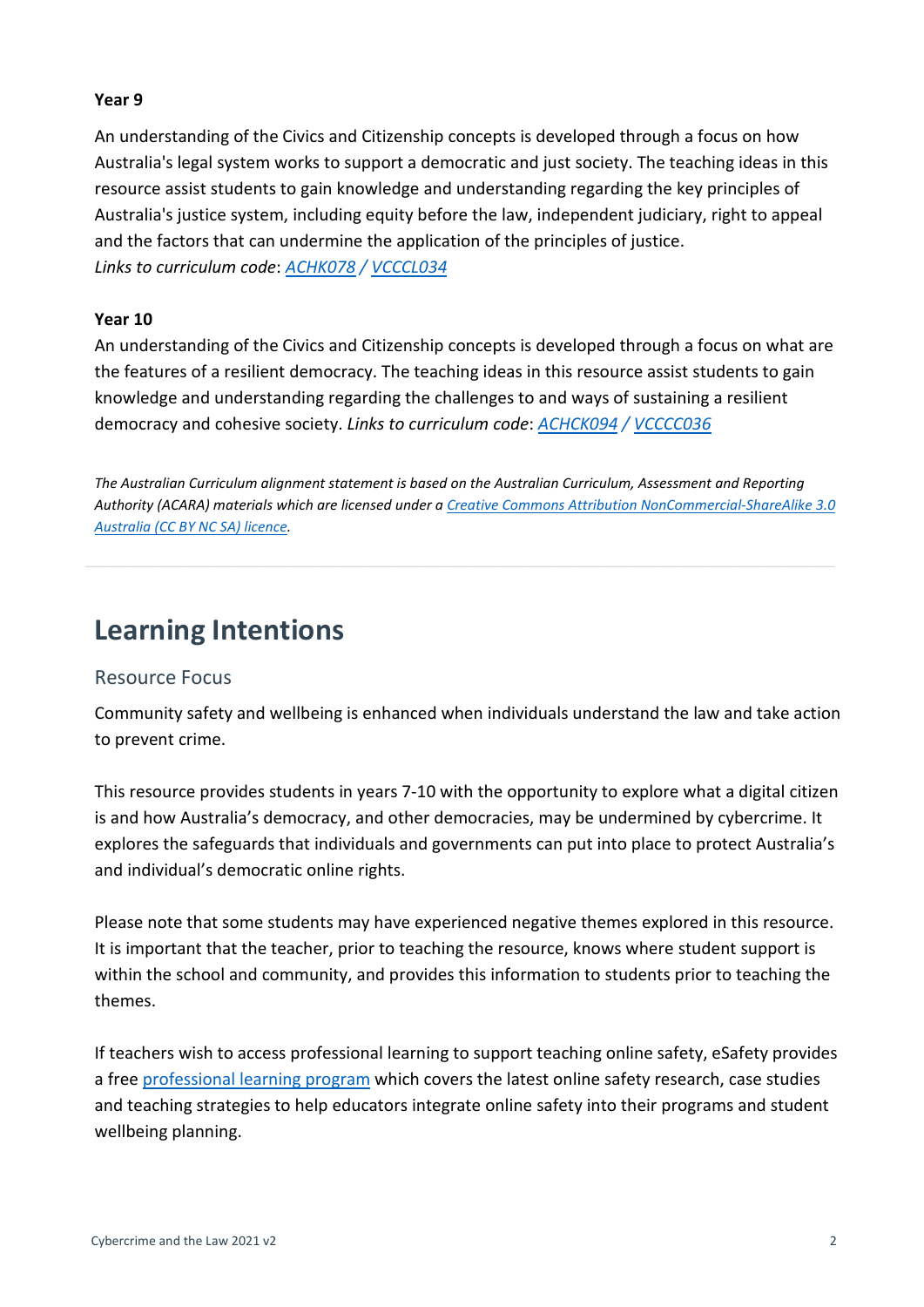# Students Understand:

- What it means to be a digital citizen
- That technology can facilitate criminal activity
- How to interpret cybercrime statistics
- How to be cyber safe
- How to recognise fake news
- Cybercrime and the law

# **Lesson Ideas**

# Tuning In

Australians love technology and have one of the highest take-up rates in the world. In fact, technology has become an integral part of our daily life. Today, billions of people all over the planet interact using various technologies. This has created a digital society with citizens that can connect through many avenues such as, education, commerce, employment, entertainment and social interaction. So, what is a digital citizen, are there rules, laws and behaviours that should be followed in a digital society and what happens when these are not adhered to?

 $\_$  , and the set of the set of the set of the set of the set of the set of the set of the set of the set of the set of the set of the set of the set of the set of the set of the set of the set of the set of the set of th

A digital citizen can be defined as:

'a person with the skills and knowledge to effectively use digital technologies to participate in society, communicate with others and create and consume digital content' [\(Best Practice Framework for Online Safety Education,](https://www.esafety.gov.au/about-us/research/best-practice-framework-for-online-safety-education) eSafety Commission, 2021)

Within any society, it is expected that digital citizens act in a certain way according to accepted behaviours, rules, and laws. Each of these will be covered in this resource. (This information can be written somewhere in the classroom to remind students about appropriate online behaviour.)

- Ask students to watch [Commit to Digital Citizenship! a](https://www.youtube.com/watch?v=15zvAiGeW_E&feature=emb_logo)nd conduct a class callout identifying the video's key messages as a citizen and then as a digital citizen. Discuss whether these messages pertain to behaviours, rules, or laws? (Mainly behaviours). It is important to emphasise that being online makes you no less responsible for your behaviour or calling out the behaviour of others. Online behaviour is pervasive, permanent and the impacts can multiply beyond the first action.
- Download th[e I'm a Digital Citizen](https://cdn.iste.org/www-root/PDF/ISTE_DigCitCommit_Poster_08-2019_11x17_vf.pdf?_ga=2.188579048.1358621759.1612599485-1009253407.1612599485) poster and display it in the classroom so that you can refer to it throughout this theme.
- Mike Ribble, internationally renowned author of *Digital Citizenship in Schools*, suggests [nine](https://www.digitalcitizenship.net/nine-elements.html)  [themes of digital citizenship](https://www.digitalcitizenship.net/nine-elements.html) that guide a S3 (Safe, Savvy and Social) Framework. Ask students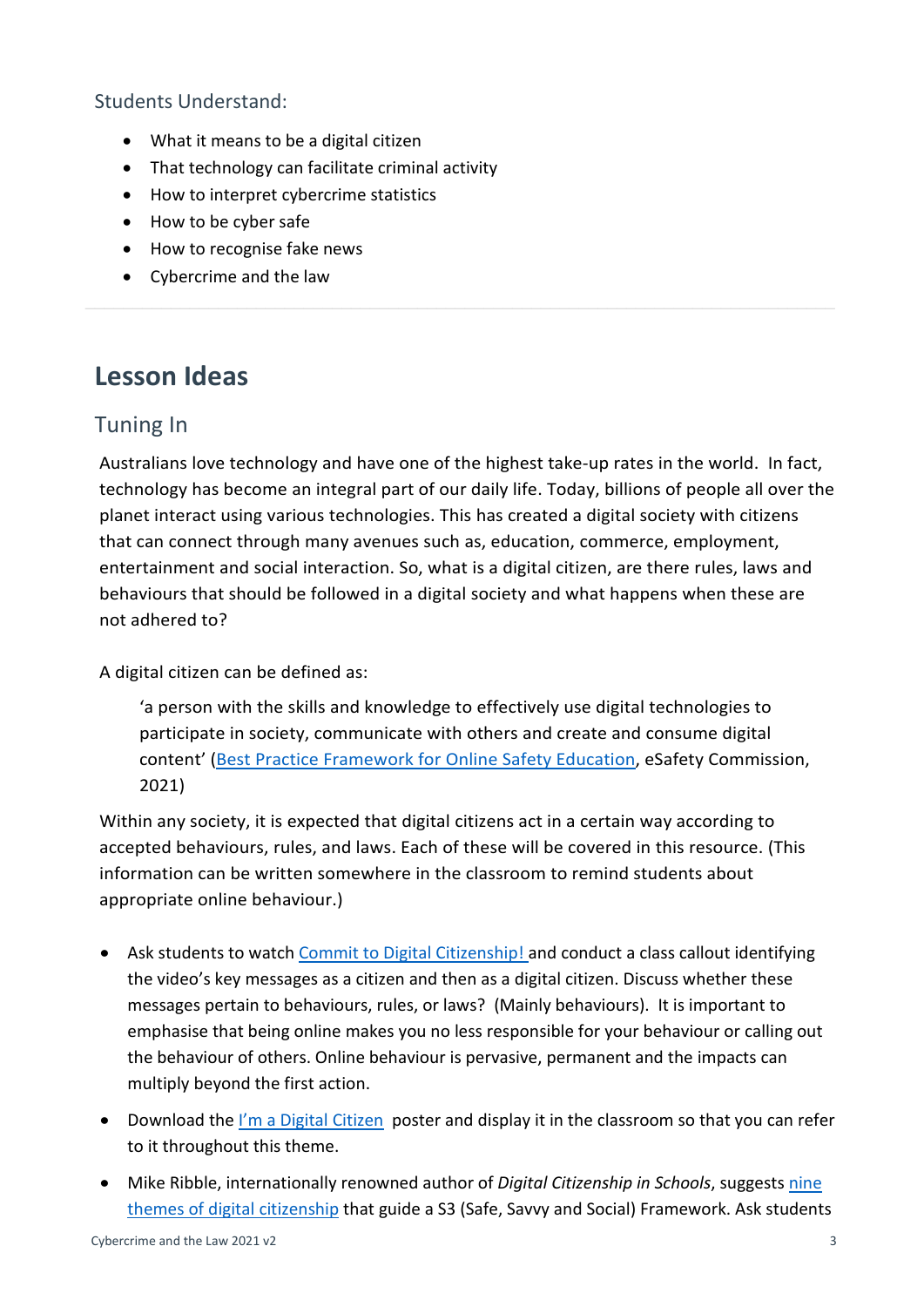to research the [S3 Framework](https://www.digitalcitizenship.net/nine-elements.html) (found underneath the nine elements of digital citizenship). They can then complete the second column of the [nine themes of digital citizenship work](https://www.crimestopperswa.com.au/cswp/wp-content/uploads/2021/06/Nine-themes-of-Digital-Citizenship.pdf) [sheet.](https://www.crimestopperswa.com.au/cswp/wp-content/uploads/2021/06/Nine-themes-of-Digital-Citizenship.pdf) Share student's responses as a class and discuss whether the school has or should have a digital citizenship policy, and what it does/could encompass. Conclude the activity by asking students to complete the third column of the table considering their class discussion.

# Lesson Idea 1: You as a Digital Citizen

In the theme, *Democratic Values*, students explored the values that underpin being an Australian citizen. This lesson explores how these values underpin being a digital citizen, digital citizens' rights, and how their digital footprint can 'brand' them into the future.

- Remind students that we all make sense of each other by the way we react when we meet/interact, whether this is face-to-face or online. What you do and say online is how people decide what kind of person you are.
- Provide each student with a copy of **Australian Values and Digital Citizenship** and conduct an 'experts' strategy to determine how each of our Australian values underpins being a digital citizen.
	- o Divide the class into seven groups and allocate one value to each group.
	- o Ask each group to appoint a facilitator and discuss what that value means as an Australian citizen and as an Australian digital citizen. They record their responses on their sheets.
	- o Form new groups with one student from each 'expert' group. All the 'experts' share what they have discussed, and students enter the information into their sheets.
	- $\circ$  Ask students to draw a two circle Venn diagram to identify similarities and differences between being an Australian citizen and a digital citizen.
	- o Discuss as a class their responses and conclude the activity by asking students to write a paragraph explaining 'the importance of not only being an Australian citizen but being an Australian digital citizen'.
- Explain that the UN Conventions of the Rights of the Child (UNCRC) was introduced over 30 years ago to determine the conditions in which children under 18 could flourish. The *Convention on the Rights of the Child* set out the freedoms and protections that countries must give children and young people under 18 years old. That was the same year the world wide web was invented and at that time people were not aware of the impact online access would have on young people. Recently the Committee on the Rights of the Child, have detailed how children should be treated in the digital world. Display the shorter version, In our own words - children's rights in the [digital world](https://5rightsfoundation.com/In_Our_Own_Words_Young_Peoples_Version_Online.pdf) written by 11-17 year olds, on an interactive whiteboard and conduct a shared reading of the document. Ask students to identify their rights as a digital citizen and use this information to create a Digital Citizen's rights poster. (Students may wish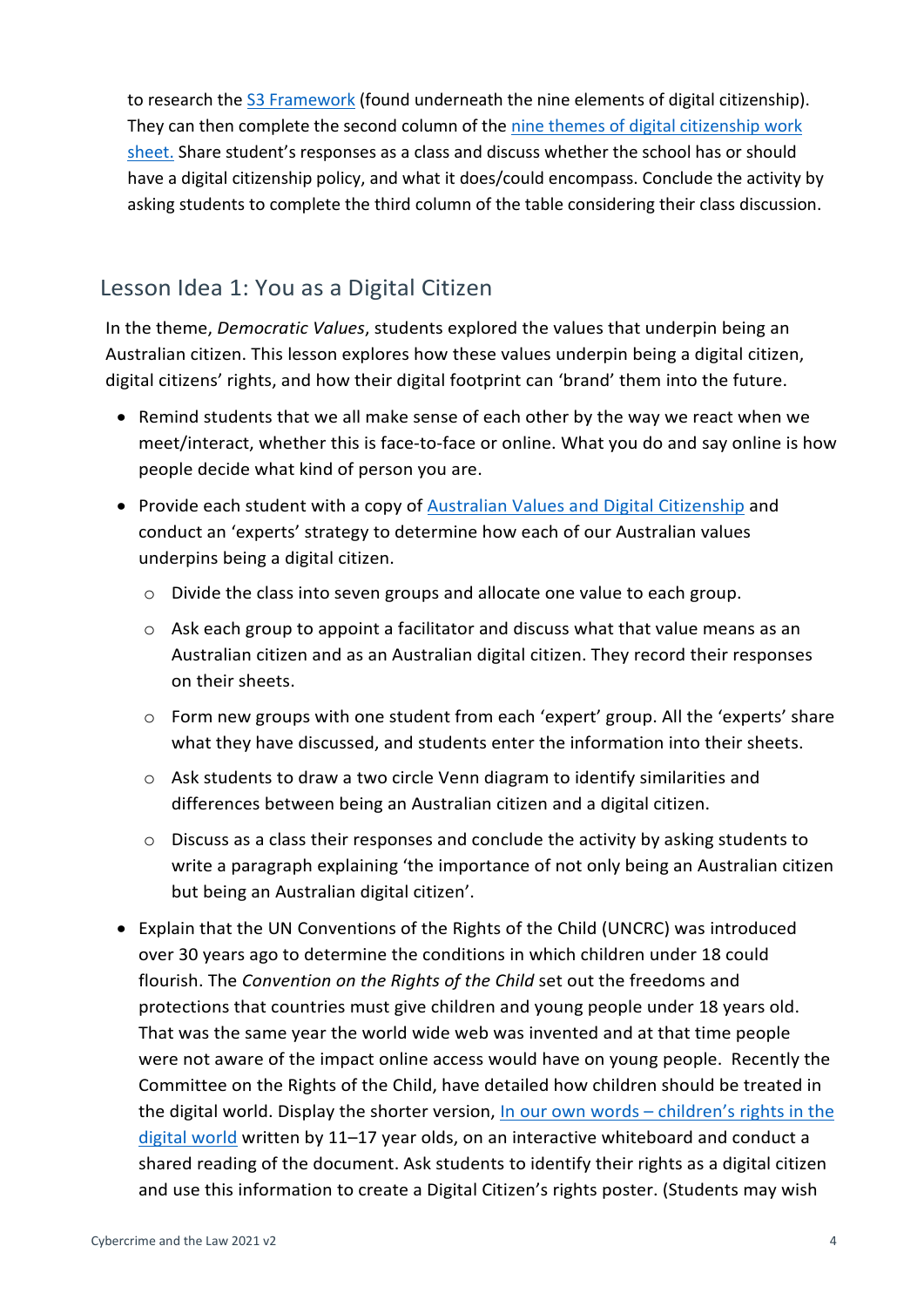to use an app such as [Canva](https://www.canva.com/create/posters/) to create their poster.) The most effective could be displayed around the school.

• Discuss as a class what is meant by the term 'digital footprint' and create a collaborative definition. (For example, the information about a particular person that exists on the internet because of their online activity.) Write it on the whiteboard. Watch What's in [your Digital](https://www.commonsense.org/education/uk/digital-citizenship/lesson/the-power-of-digital-footprints) Footprint. Refine the definition if required. Ask students to pair and share what they think their current digital footprint says about them as digital citizens.

Explain that the class is going to engage in the eSafety Commissioner activity, '*What's your brand*?'. This activity explores the key elements of a positive digital reputation (footprint) and how a personal brand can be reinvented. Lesson guidelines can be accessed [here](https://www.esafety.gov.au/sites/default/files/2020-01/OESC-Whats-your-brand-resource.pdf) and the PowerPoint [here.](https://www.esafety.gov.au/sites/default/files/2020-01/Slides.pdf)

View the PowerPoint as a class via an interactive whiteboard and discuss the questions as they appear on the PowerPoint.

Conclude the activity by discussing and writing on the board next to the digital footprint definition, the appropriate digital behaviours that create a positive digital footprint.

- Play the online game [Digital Compass.](https://www.digitalcompass.org/) The game explores appropriate online behaviour and can only be played on laptops or desktops. This activity can be conducted as a class using an interactive whiteboard.
- If you wish to explore this theme in more depth, additional lesson plans and activities can be accessed via the eSafety Commissioner's [Young and eSafe](https://www.esafety.gov.au/educators/classroom-resources/young-and-esafe) resource.

# Lesson Idea 2: Fake News and You

Fake news is making news, and it is a problem. The volume and pace of information we now receive can make it difficult to spot fake news. An inability to differentiate between fake and accurate, reliable news isn't something we should overlook. It can lead to uninformed decisions, sow distrust in public institutions, support criminal activity and even directly harm a person's well-being since many potentially dangerous fake health news articles are shared on social media. This lesson supports students to identify examples of fake news and how it can impact on their decision making and strategies to spot fake news. It is important to emphasise with students that if they are in any doubt about what they are reading, they should go back to trusted sources.

- Explain that news articles and advertising can often be biased. That is, facts are distorted to support a particular view. Examples of this can be election campaigns, action campaigns, marketing campaigns for rival products and newspaper reporting. Conduct a class brain dump for one minute of current examples of biased news or advertising students are aware of.
- Discuss that fake news is not the same as biased media or advertising. Show students the ABC video [Fake news.](https://www.abc.net.au/education/media-literacy/fake-news/10055648) Discuss the examples of fake news highlighted in the video, identifying those that could impact on the democratic process and those that could lead to criminal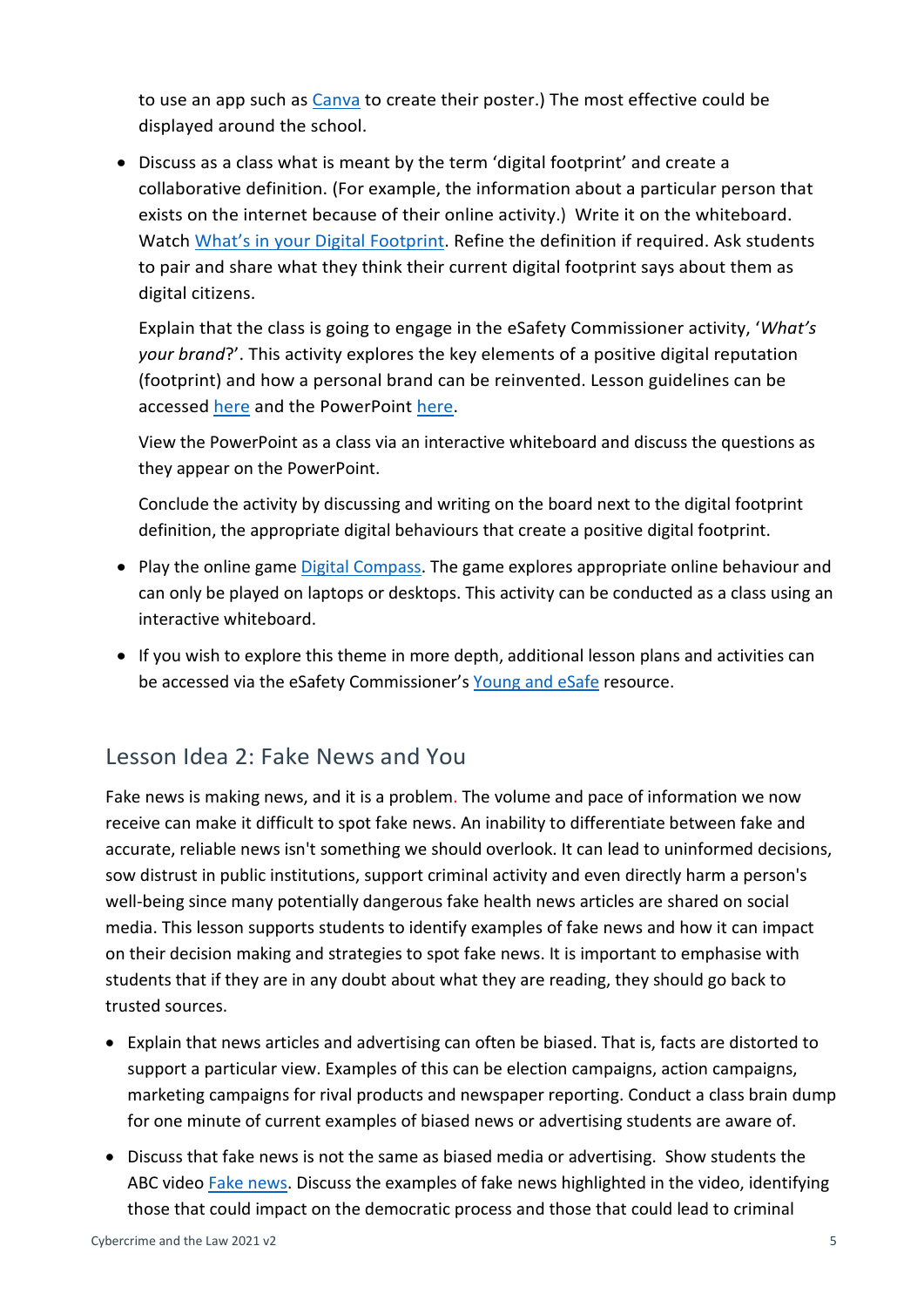activity. Ask students to complete the [Text to Text, Text to Self, Text to World handout](https://www.crimestopperswa.com.au/cswp/wp-content/uploads/2021/06/Text-to-Text-Text-to-Self-Text-to-World-1.pdf) and pair and share their answers.

- Ask students to predict strategies that can be used to identify fake news. Write these on the whiteboard. Show the video [Basic verification tips.](https://www.abc.net.au/education/media-literacy/del_irani-on-verification/10052010) Discuss the verification tips presented in the video and add any additional strategies to those listed on the board. Ask students how they can use these strategies to become an active and informed digital citizen. Conclude the activity by asking students to create a poster that encourages and assists teenagers to spot fake news. Conduct a class vote and post the top ten posters around the school.
- Explain that students will now face a *Fake News Challenge*. (Individual iPads or computers will be needed for this activity.) Students may use either of the following sites to work their way through a *Fake News Challenge*. Once completed, discuss students' results and whether they found it difficult or easy to spot the fake news.
	- o [Real, LOLZ, oops or fake](https://education.abc.net.au/res/media-literacy/fake-news/2018/index.html)
	- o [Fakey](https://fakey.osome.iu.edu/) (play Anonymously)

# Lesson Idea 3: Cybercrime

Just as the internet and other new technologies are opening tremendous possibilities, they also provide opportunities for criminals to commit new crimes and to carry out old crimes in new ways.

# **What is Cybercrime?**

In Australia, the term 'cybercrime' is used to describe both:

- $\circ$  crimes directed at computers or other information communications technologies (ICTs) such as computer intrusions and denial of service attacks; and
- o crimes where computers or ICTs are an integral part of an offence (such as online fraud).

Statistics show that cybercrimes continue to grow in Australia and pose a serious threat to individuals, businesses, and governments (Australian Cyber Security Centre [Annual Cyber](https://www.cyber.gov.au/acsc/view-all-content/reports-and-statistics/acsc-annual-cyber-threat-report-july-2019-june-2020)  [Threat Report July 2019 to June 2020\)](https://www.cyber.gov.au/acsc/view-all-content/reports-and-statistics/acsc-annual-cyber-threat-report-july-2019-june-2020)

The Australian Cyber Security Centre (ACSC) provides a list of common online threats that can occur to individuals and families.

- o cryptomining
- o data spill
- o denial of service
- o hacking
- o identity theft
- o malicious insiders
- o malware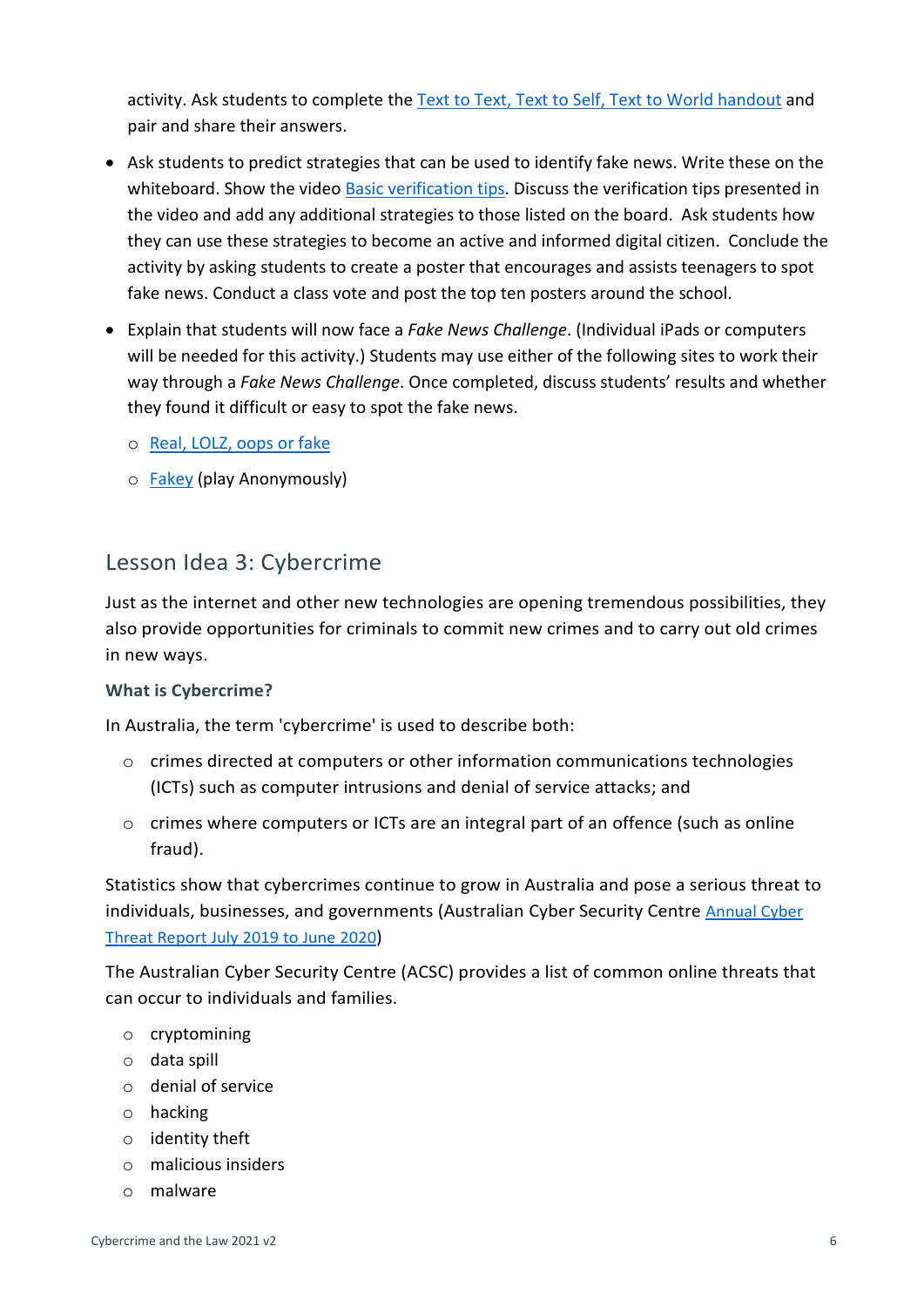- $\circ$  phishing scam emails
- o ransomware
- o scams
- o web shell malware.
- Instruct students to access the [ACSC website](https://www.cyber.gov.au/acsc/individuals-and-families/threats) or [Scamwatch](https://www.scamwatch.gov.au/) and research each of the online threats. Using the [Cyber threats: Note](https://www.crimestopperswa.com.au/cswp/wp-content/uploads/2021/06/Cyber-threats-note-taking.pdf) taking template they are to describe the threats and what they can do to protect themselves and their families. (This information will be used in the concluding presentation activity.)

# **Cybercrime Statistics**

The Australian government's Australian Cyber Security Centre (ACSC) is responsible for strengthening the nation's cyber resilience. It identifies and responds to cyber threats against Australian interests. The ACSC also manages *ReportCyber* on behalf of federal, state and territory law enforcement agencies. This is a single online portal for individuals and businesses to report cybercrime. (Australian Cyber Security Centre [Annual Cyber Threat](https://www.cyber.gov.au/acsc/view-all-content/reports-and-statistics/acsc-annual-cyber-threat-report-july-2019-june-2020)  [Report July 2019](https://www.cyber.gov.au/acsc/view-all-content/reports-and-statistics/acsc-annual-cyber-threat-report-july-2019-june-2020) to June 2020)

- Conduct this activity as a class. Display page seven and eight of the ACSC Annual Cyber [Threat Report July 2019](https://www.cyber.gov.au/acsc/view-all-content/reports-and-statistics/acsc-annual-cyber-threat-report-july-2019-june-2020) to June 2020 on an interactive whiteboard or provide students with a copy of the page and ask the following questions.
	- o Look at Figure 2 and describe the key cyber incidents and groups affected?
	- o Which cyber incident was the most prevalent across all sectors? Suggest why this may be the case?
	- o Look at Figure 3 and suggest reasons why the figures of reported individual incidents are low?
	- o Which Australian infrastructure sectors are deemed critical? Suggest reasons why these sectors may be the target of cyber incidents?
	- $\circ$  Look at Figure 4 and identify the two key cyber security incidents. What type of criminal activity are they associated with? Can you give examples of these criminal activities that have featured in the media?
- Conclude the lesson by asking students to use their notes from the previous activity and the information on the ACSC [Annual Cyber Threat Report July 2019 to June 2020](https://www.cyber.gov.au/acsc/view-all-content/reports-and-statistics/acsc-annual-cyber-threat-report-july-2019-june-2020) website to write a summary focusing on the statement 'The downside of digital technology.' Once completed, groups present their findings to the class.

# Lesson Idea 4: Our Cyber Safety

In a recent research report, [The digital lives of Aussie teens](https://www.esafety.gov.au/sites/default/files/2021-02/The%20digital%20lives%20of%20Aussie%20teens.pdf) compiled by the eSafety Commissioner in February 2021, 44% of teens had a negative online experience in the six months to September 2020 and three quarters of teens wanted more online safety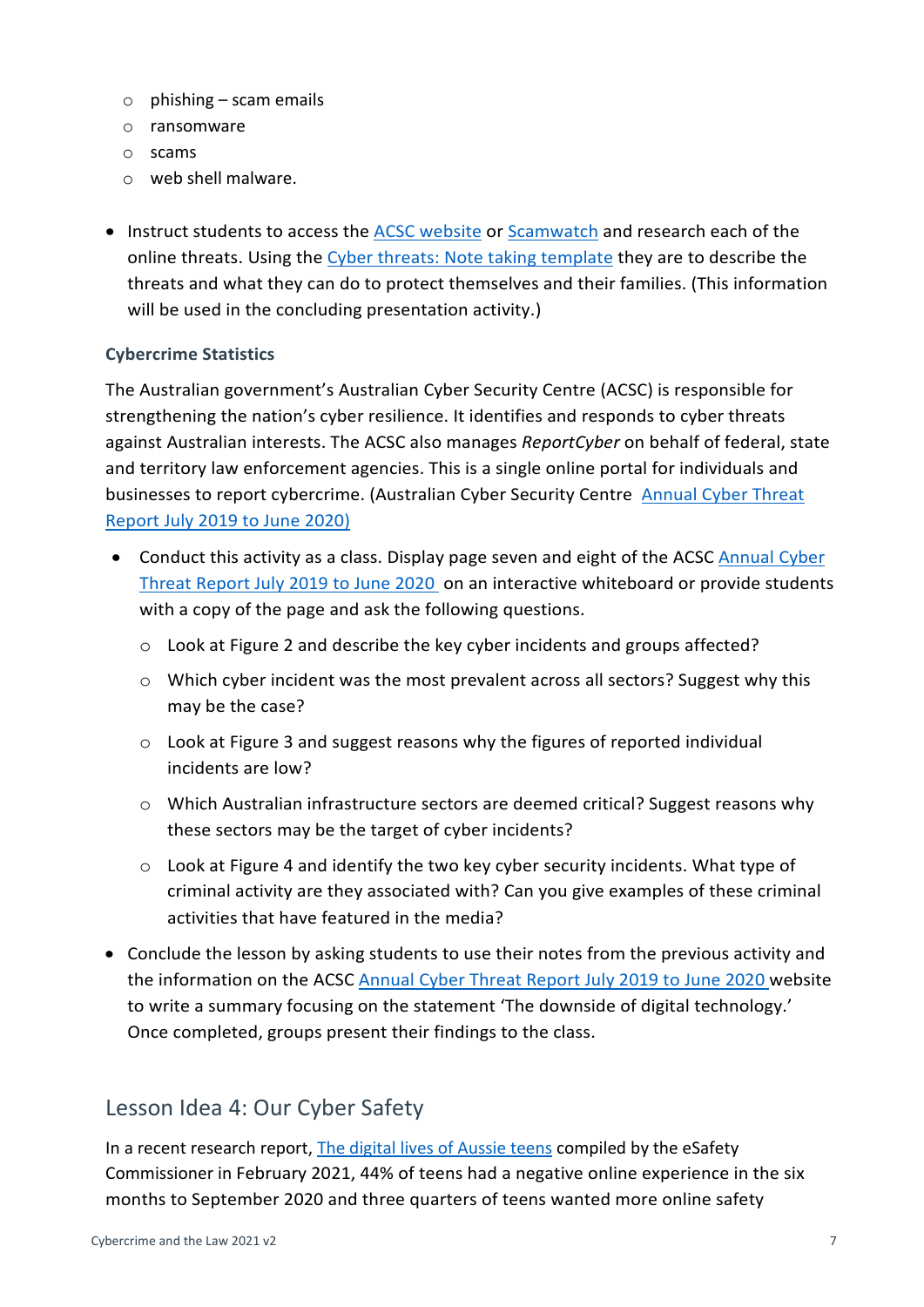information delivered through trusted channels. The eSafety Commissioner is the only government agency in Australia solely committed to keeping citizens safer online. Their website provides a range of excellent resources to guide students, educators and families through the major online issues impacting on Australians today.

- Explore the [eSafetyyoungpeople](https://www.esafety.gov.au/young-people) website with your students explaining the purpose of the eSafety Commissioner and discussing the key online issues impacting on teenagers today. Issues that may currently impact on secondary students include:
	- o Using digital devices safely
	- o Cyberbullying
	- o Image-based abuse
	- o Online abuse related to family violence
	- o Removing images, posts, and other material
	- o Online scams and identity theft
	- o Balancing online time
	- o Gaming
	- o Social media and online chatting
	- o Online child sexual exploitation/online grooming
	- o Collecting evidence for legal proceedings.
- Ask students to read [Being Safe Online.](https://www.esafety.gov.au/sites/default/files/2020-02/Easy%20English-Being%20Safe%20Online.pdf) If online access is not available, provide a copy of the PDF. Discuss as a class, the key strategies to keep safe online. Ask students to use this information to create a poster using an app such as [Canva.](https://www.canva.com/create/posters) Explain that some apps allow users to invite others to assist with the creation of a product and the importance of only allowing friends they know and trust to work with them. Display the completed posters and conduct a class vote on the most effective posters. These could be displayed around the school.
- Write the online issues listed above on the whiteboard. Play to the class the following Australian Broadcasting Commission radio interview [Cyber safety](https://www.abc.net.au/radio/programs/am/cyber-safety/13134766) and ask them to use this information to predict which of these issues would be classed as criminal offences. Place a tick next to them. (For example, cyberbullying, image-based abuse, online abuse related to family violence, online scams and identity theft, gaming, and online child sexual exploitation/online grooming.)

Divide the class into six expert groups and allocate one of the ticked issues per group. Each group is to research their issue, identifying the key information using the following websites:

- o [eSafety](https://www.esafety.gov.au/)
- o [Netsmartzkids](https://www.missingkids.org/netsmartz/topics)
- o [ThinkUKnow –](https://www.thinkuknow.org.au/) online abuse
- o [Digital technologies hub](https://www.digitaltechnologieshub.edu.au/students/cybersafety)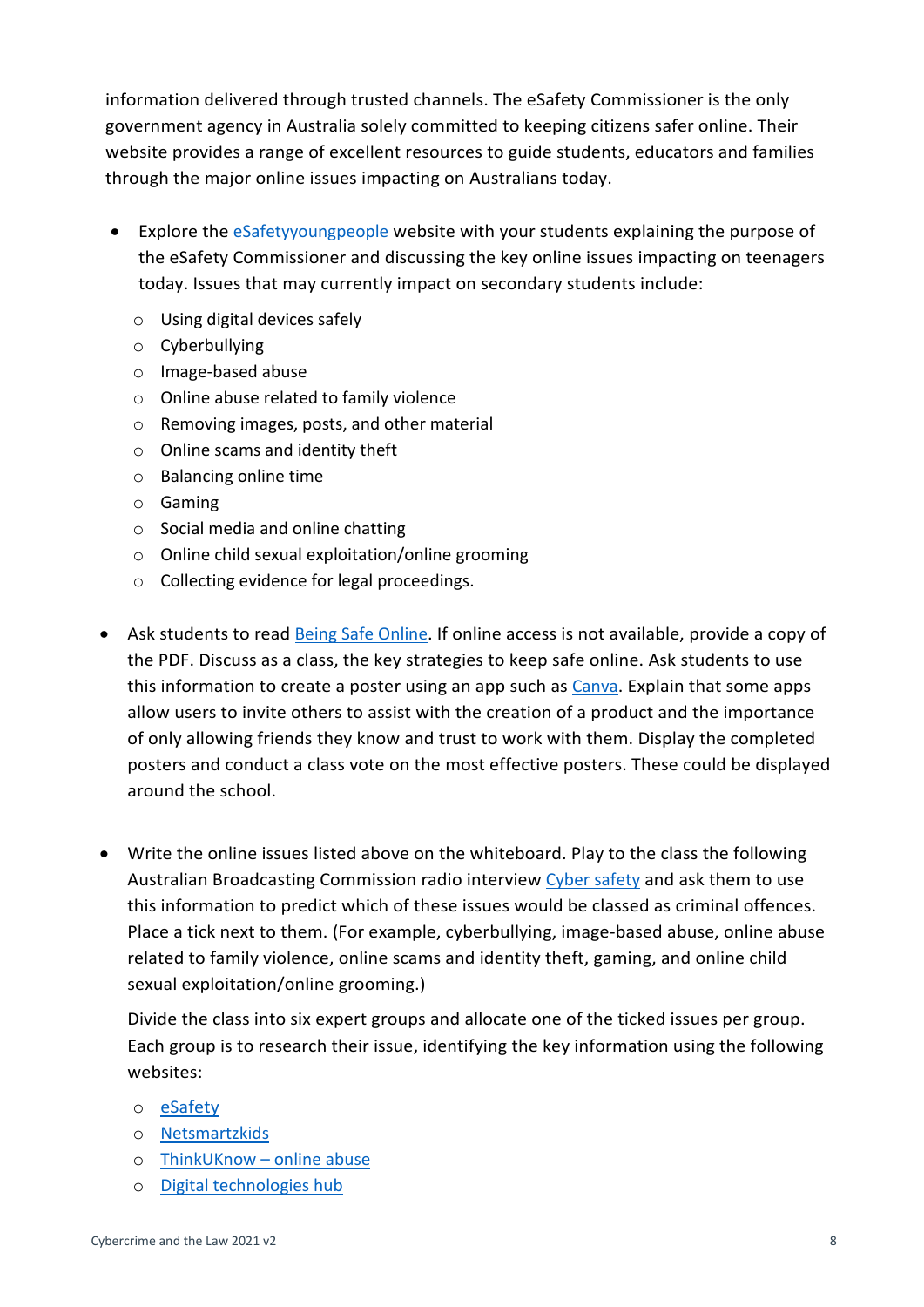After the groups have conducted their research, form new numbered groups, which will contain one "Expert" from each of the original groups. During this time, "Experts" will present their information to the other members of the group. Conclude the activity by asking for one interesting fact about each of the issues. Explain that the information they have gathered will be used in Lesson 5.

• Teachers wishing to explore this theme in more depth with their students can engage with [The YeS Project.](https://www.esafety.gov.au/educators/classroom-resources/yes-project) This is a workshop-based digital and social health program that encourages young people to act as positive leaders and supportive friends in all their social spaces, especially online.

# Lesson Idea 5: Cybercrime and the Law

As mentioned in Lesson Idea 3, the internet and other new technologies are providing opportunities for criminals to commit new crimes and to carry out old crimes in new ways. These crimes can be committed across multiple borders and target many victims simultaneously. Tools that a lot of us use, such as, high-speed broadband, peer-to-peer filesharing and sophisticated encryption methods, can also assist criminals to carry out and conceal their activities. [\(Australian Federal Police \(AFP\) website](https://www.afp.gov.au/what-we-do/crime-types/cyber-crime) , 2021)

# **Cybercrime law**

The Australian Commonwealth has passed legislation to cover cybercrime offences. These laws are found in parts 10.7 and 10.8 of [the Criminal Code Act 1995.](https://www.legislation.gov.au/Details/C2021C00183) Each State and Territory also has its own legislated computer-related offences. Many are similar to Commonwealth legislation, but they have also passed legislation that covers online fraud and other technology enabled crimes.

• Discuss the information above with your students and direct them to the AFP Cybercrime [website.](https://www.afp.gov.au/what-we-do/crime-types/cyber-crime) Ask them to identify and write down the cybercrime offences that are covered by Commonwealth legislation. Discuss their findings as a class. Direct students to research their own State or Territory cybercrime legislation using the **eSafety Commissioner website**. Once completed students create a [Venn diagram](https://www.canva.com/graphs/venn-diagrams/) to compare and contrast the two levels of legislation. Conclude the activity by discussing students' findings and suggest why there maybe similarities and differences.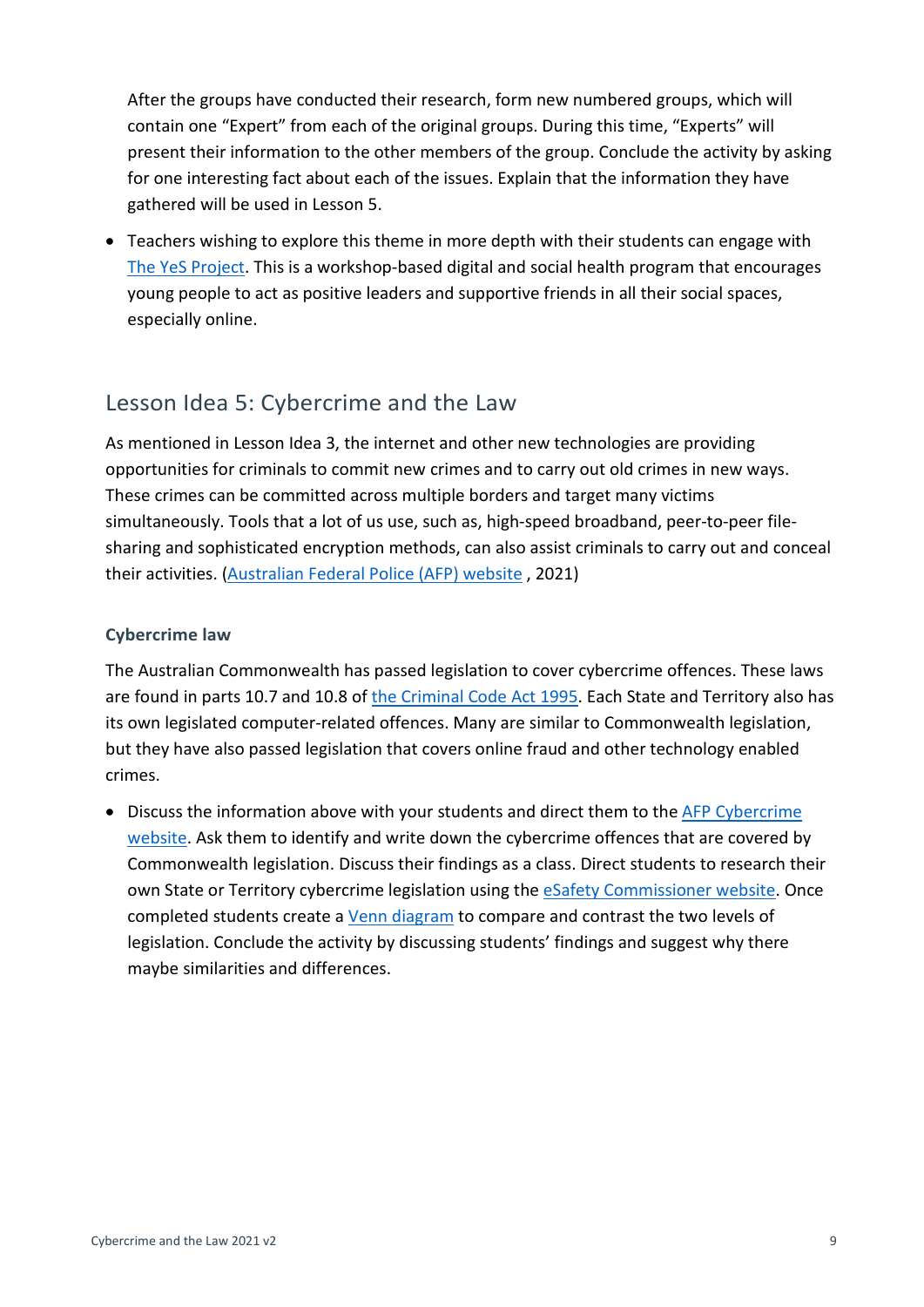## **The eSafety Commissioner**

- The eSafety Commissioner has various functions and powers under Australian Government legislation to foster online safety. Ask students to research these [powers](https://www.esafety.gov.au/about-us/who-we-are/our-legislative-functions) and conduct a circle talk to enable them to share what they have learnt with others.
	- o Place students in two concentric circles (one circle within the other). This structure facilitates dialogue between students. Students in the inner circle face outwards, directly facing the student in the outer circle.
	- $\circ$  Students stand facing each other to encourage active listening between partners.
	- o Ask students standing in the inside circle to start the sharing process by outlining one of the organisation's functions or powers.
	- o Remind the class to listen attentively to their partner and take turns.
	- $\circ$  After sharing, ask the students standing in the outside circle to stand and move on two or three positions to meet a new partner. Use the same question again and repeat this process until all functions and powers have been listed.

Finish the activity by discussing as a class why they think these functions and powers were granted to the eSafety Commissioner.

• Cyberbullying can occur over the Internet, in instant messaging (IM) applications, chat rooms, social networking sites, blogs or gaming sites. It can also occur over the phone, by SMS or MMS, or other technologies. One in five young people have been bullied online. Show the Cyber [Bullying](https://www.police.wa.gov.au/Crime/Technology-crime/Cyber-bullying) page from the Technology Crime Unit WA site on an interactive whiteboard and conduct a shared reading of the forms of cyberbullying. Discuss as a class why people cyberbully and what the impacts can be. (Be prepared to intervene if the discussion proves disturbing for any of your students.) Explain that serious cases of cyberbullying can be a crime. Ask students to read [Youth Law Australia's Cyberbullying site](https://yla.org.au/wa/topics/internet-phones-and-technology/cyber-bullying/) and make notes of the possible laws that cyberbullying can breach. Conduct a class brain dump of collected information. Write the information on the board. Explain to students that there are a range of options to report cyberbullying which will be discussed in the next lesson.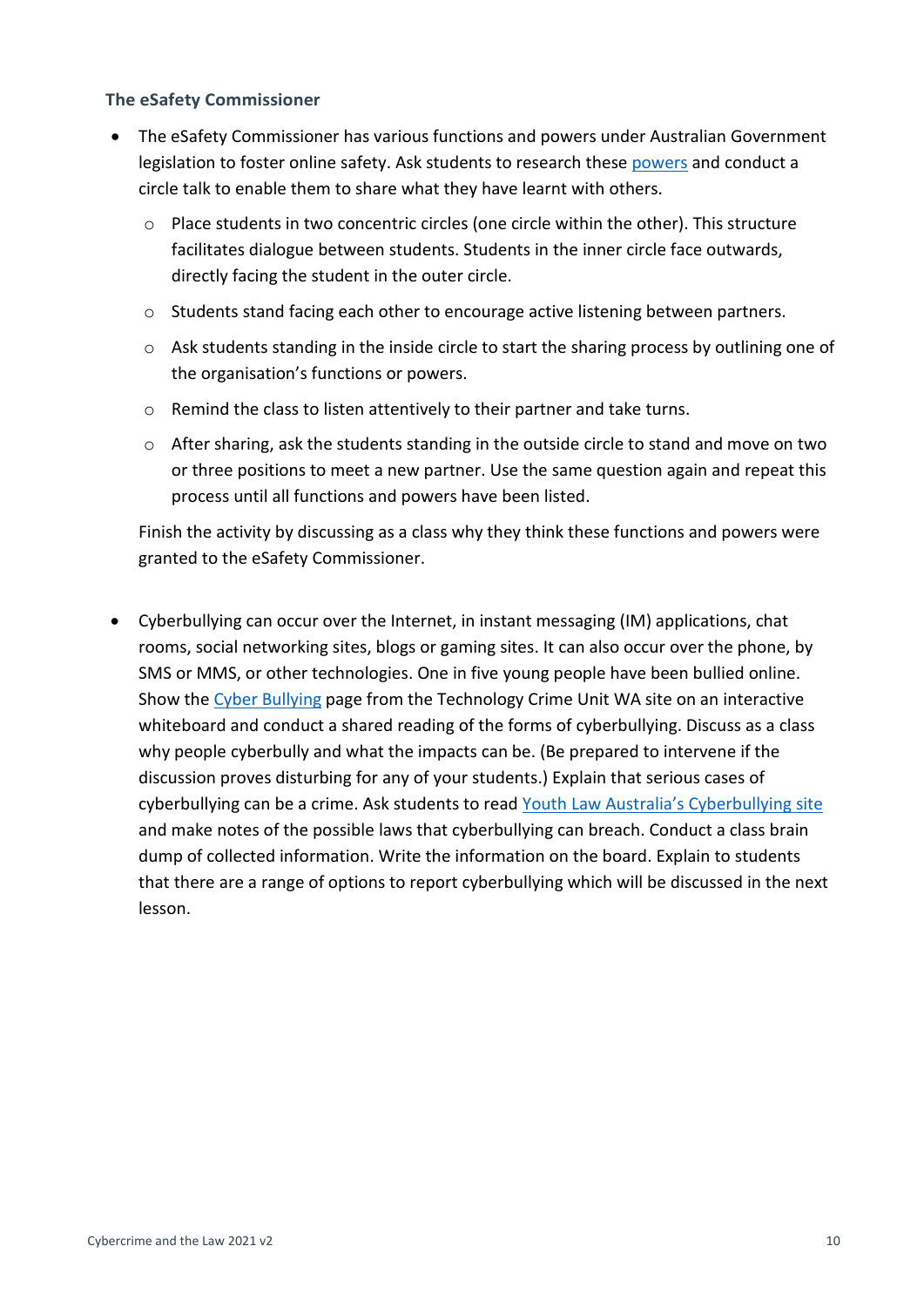# Lesson Idea 6: How You Can Report Cybercrime

This lesson will assist students to explore some of Australia's cybercrime reporting agencies and strategies for gathering evidence to prevent and/or report a cybercrime.

• Inform students that cybercrime has surpassed drug trafficking as the number one global crime. It has therefore become more important than ever to report these crimes to the appropriate authorities, whether it be a parent, a teacher, the local police, the Federal police, dedicated government agencies or non-government agencies. Emphasise the following information to your students.

# **If you are in Australia and in immediate danger or at risk of harm, call triple zero [\(000\)](tel:000). This will link you immediately to the local police. Staying safe is your number one priority**.

Display the [Australian Cyber Centre's Help page](https://www.cyber.gov.au/acsc/report/alternate-help) on an interactive whiteboard and explain that there are a range of agencies to assist individuals, families and businesses if they are suffering a form of cybercrime. As you work through the information on the board, ask students to note down the agencies that handle reports of specific cybercrime activities. Explain that they are going to look at two of the agencies in more detail. The eSafety Commissioner and Crime Stoppers.

# **The eSafety Commissioner**

- Explain that if students are suffering forms of online abuse and they are unable to resolve the issue with assistance from a parent, teacher or school administration, eSafety gives the following advice:
	- o report cyberbullying to the platform on which it occurred; and
	- $\circ$  if the content is not removed within 48 hours you can make a cyberbullying [complaint](https://www.esafety.gov.au/report) to eSafety.
- Most social media services have rules prohibiting cyberbullying and offer a complaints or reporting tool where you can ask for cyberbullying material to be removed. With other sites, services and platforms, you can report using the reporting links in [the eSafety Guide.](https://www.esafety.gov.au/key-issues/esafety-guide)
- The eSafety Commissioner has a platform where you can report cyberbullying, image-based abuse, and illegal and harmful content.

Divide the class into groups of three. Explain that each member of the group is to research the key facts pertaining to one of these issues using the eSafety Commissioner [Report.](https://www.esafety.gov.au/report) Once completed, each member of the group shares their findings to the others in the group. Conclude the activity by discussing the importance of collecting appropriate evidence if reporting online abuse. Students explore the eSafety Commissioner link [Collect evidence](https://www.esafety.gov.au/key-issues/how-to/collect-evidence) and create a poster that summarises ways to collect evidence if suffering online abuse on popular apps such as Snapchat or Instagram.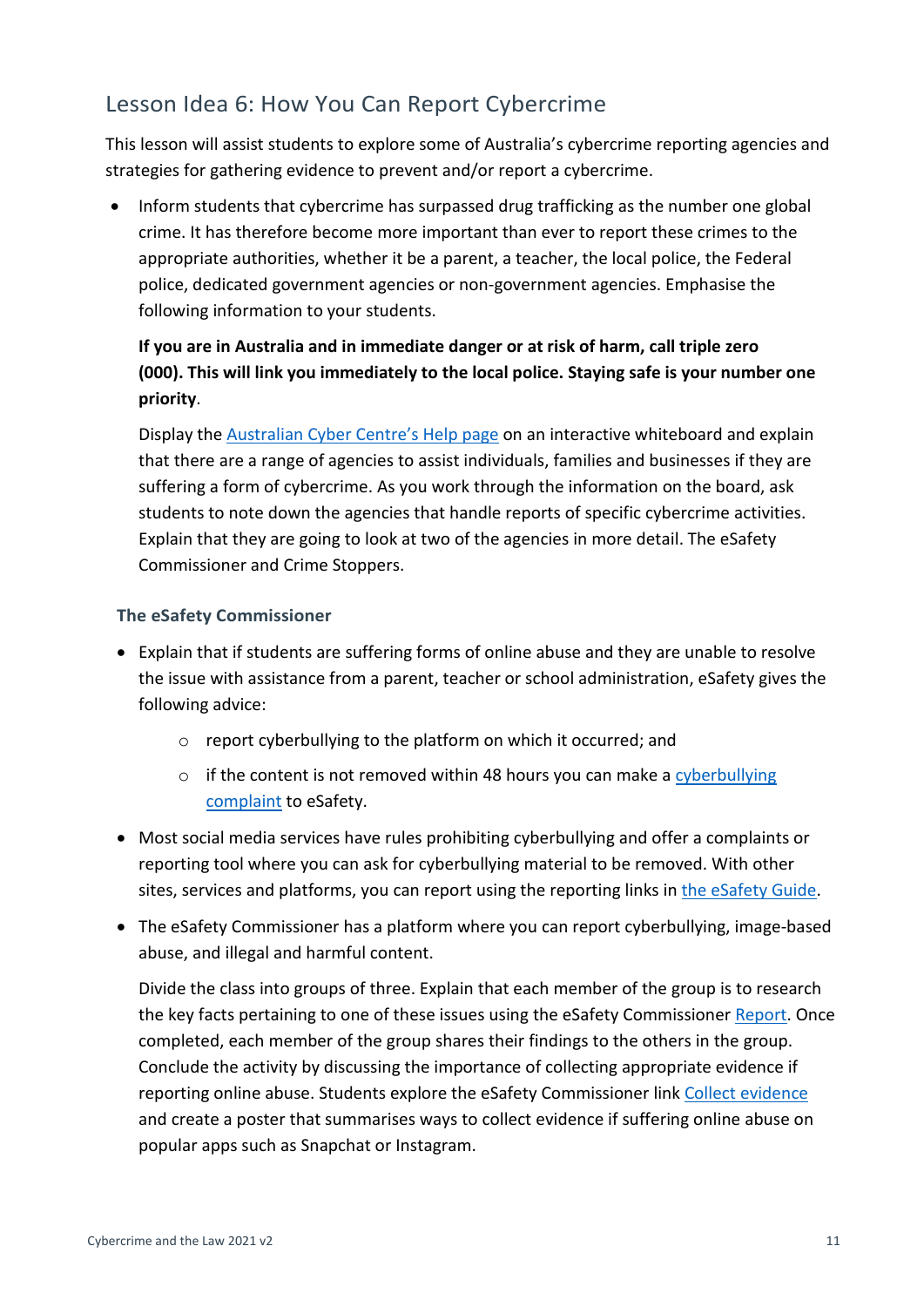#### **Crime Stoppers**

• [Crime Stoppers](https://crimestoppers.com.au/about/) is Australia's most trusted information receiving service for people wanting to share what they know about unsolved crimes and suspicious activity without saying who they are. They were first established in 1987 as an independent not-for-profit registered charity representing the collective eight Crime Stopper organisations operating in every state and territory in Australia. They work closely with police, media, and the community to help solve, reduce, and prevent crime by collecting information and passing on those details to police and other law enforcement agencies to help keep communities and families safe. As well as offering the community a way to actively to help solve and prevent crime, Crime Stoppers Australia also runs a number of crime awareness campaigns throughout the year.

(Teachers need to ensure that the following activity is supported by the creation of a safe learning environment such as noting if a student is feeling distressed by what they are reading and needs to leave the classroom with appropriate support; and any discussion that occurs must include a 'no name' proviso and be respectful of others' feelings.)

- o Explain that incidences of online child exploitation and online grooming have increased world-wide. Display and conduct a shared reading of [Unsafe or unwanted contact –](https://www.esafety.gov.au/young-people/unwanted-contact-signs) [signs to look out for](https://www.esafety.gov.au/young-people/unwanted-contact-signs) on an interactive whiteboard. Ask the following questions:
	- What are the warning signs that you may be receiving unsafe contact?
	- How can you protect yourself from unsafe or unwanted contact online?
	- What actions can you take if you are receiving unsafe or unwanted contact?
- $\circ$  Explain that in response to increased incidences of online grooming, Crime Stoppers Australia supported an [e-safety](https://crimestoppers.com.au/campaign/esafety/) campaign. Ask students to explore this e-safety [campaign](https://crimestoppers.com.au/campaign/esafety/) and discuss as a class the purpose of the campaign. Conduct a 3-2-1 Bridge strategy. This thinking routine unveils words, questions, and connections that students may associate with e-safety, and in particular online abuse. Ask students to write down three thoughts or ideas the e-safety campaign triggered for them and pair and share these with another student close to them. Ask if there are any general comments that students would like to share with the whole class. Now ask students to write down two questions they may have. If these questions cannot be answered at the time, make time at a later stage to provide responses. (This maybe a good opportunity to invite a member of the local police force technology team to speak to students.)

Conclude the activity by asking students to use the campaign material to create a check list of safety online practices and warning signs that students could leave by their computer. Share these as a class and post the most effective lists around the classroom.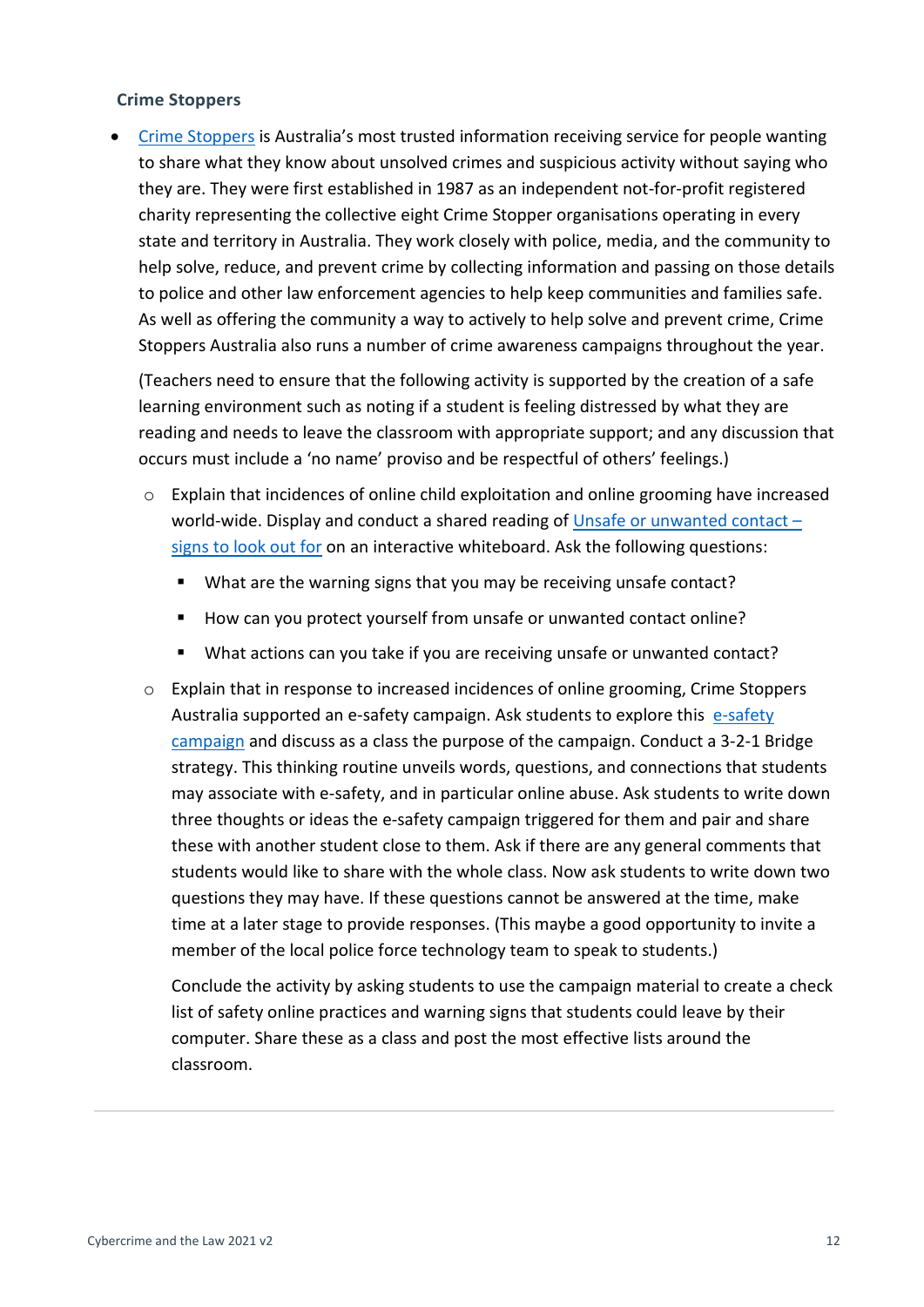# **Resources**

## **Lesson Idea – Tuning In**

- [Best Practice Framework for Online Safety Education](https://www.esafety.gov.au/about-us/research/best-practice-framework-for-online-safety-education) website
- Commit [to Digital Citizenship! –](https://www.youtube.com/watch?v=15zvAiGeW_E&feature=emb_logo) video
- I'm a [Digital Citizen](https://cdn.iste.org/www-root/PDF/ISTE_DigCitCommit_Poster_08-2019_11x17_vf.pdf?_ga=2.188579048.1358621759.1612599485-1009253407.1612599485) poster
- [Nine themes of digital citizenship](https://www.digitalcitizenship.net/nine-elements.html) website
- [S3](https://www.digitalcitizenship.net/nine-elements.html) [Framework](https://www.digitalcitizenship.net/nine-elements.html) website
- [Nine themes of digital citizenship](https://www.crimestopperswa.com.au/cswp/wp-content/uploads/2021/06/Nine-themes-of-Digital-Citizenship.pdf) worksheet

## **Lesson Idea 1 – You as a Digital Citizen**

- [Australian Values and Digital Citizenship](https://www.crimestopperswa.com.au/cswp/wp-content/uploads/2021/06/Australian-values-and-Digital-Citizenship.pdf) worksheet
- In our own words [children's rights in the digital world](https://5rightsfoundation.com/In_Our_Own_Words_Young_Peoples_Version_Online.pdf) website (PDF)
- [Canva](https://www.canva.com/create/posters) app
- What's in [your Digital Footprint?](https://www.commonsense.org/education/uk/digital-citizenship/lesson/the-power-of-digital-footprints) video
- ['What's your brand?'](https://www.esafety.gov.au/sites/default/files/2020-01/OESC-Whats-your-brand-resource.pdf) lesson guidelines
- ['What's your brand?'](https://www.esafety.gov.au/sites/default/files/2020-01/Slides.pdf) presentation slides
- [Digital Compass](https://www.digitalcompass.org/) online game
- [Young and eSafe](https://www.esafety.gov.au/educators/classroom-resources/young-and-esafe) website

## **Lesson Idea 2 –Fake News and You**

- [Fake news](https://www.abc.net.au/education/media-literacy/fake-news/10055648) video
- [Text to Text, Text to Self, Text to World](https://www.crimestopperswa.com.au/cswp/wp-content/uploads/2021/06/Text-to-Text-Text-to-Self-Text-to-World-1.pdf) worksheet
- [Basic verification tips](https://www.abc.net.au/education/media-literacy/del_irani-on-verification/10052010) video
- [Real, LOLZ, oops or fake](https://education.abc.net.au/res/media-literacy/fake-news/2018/index.html) online game
- [Fakey](https://fakey.osome.iu.edu/) online game

## **Lesson Idea 3 – Cybercrime**

- [Annual Cyber Threat Report July 2019 to June 2020](https://www.cyber.gov.au/acsc/view-all-content/reports-and-statistics/acsc-annual-cyber-threat-report-july-2019-june-2020) report
- [ACSC website](https://www.cyber.gov.au/acsc/individuals-and-families/threats) website
- [Scamwatch](https://www.scamwatch.gov.au/) website
- [Cyber threats: Note](https://www.crimestopperswa.com.au/cswp/wp-content/uploads/2021/06/Cyber-threats-note-taking.pdf) taking worksheet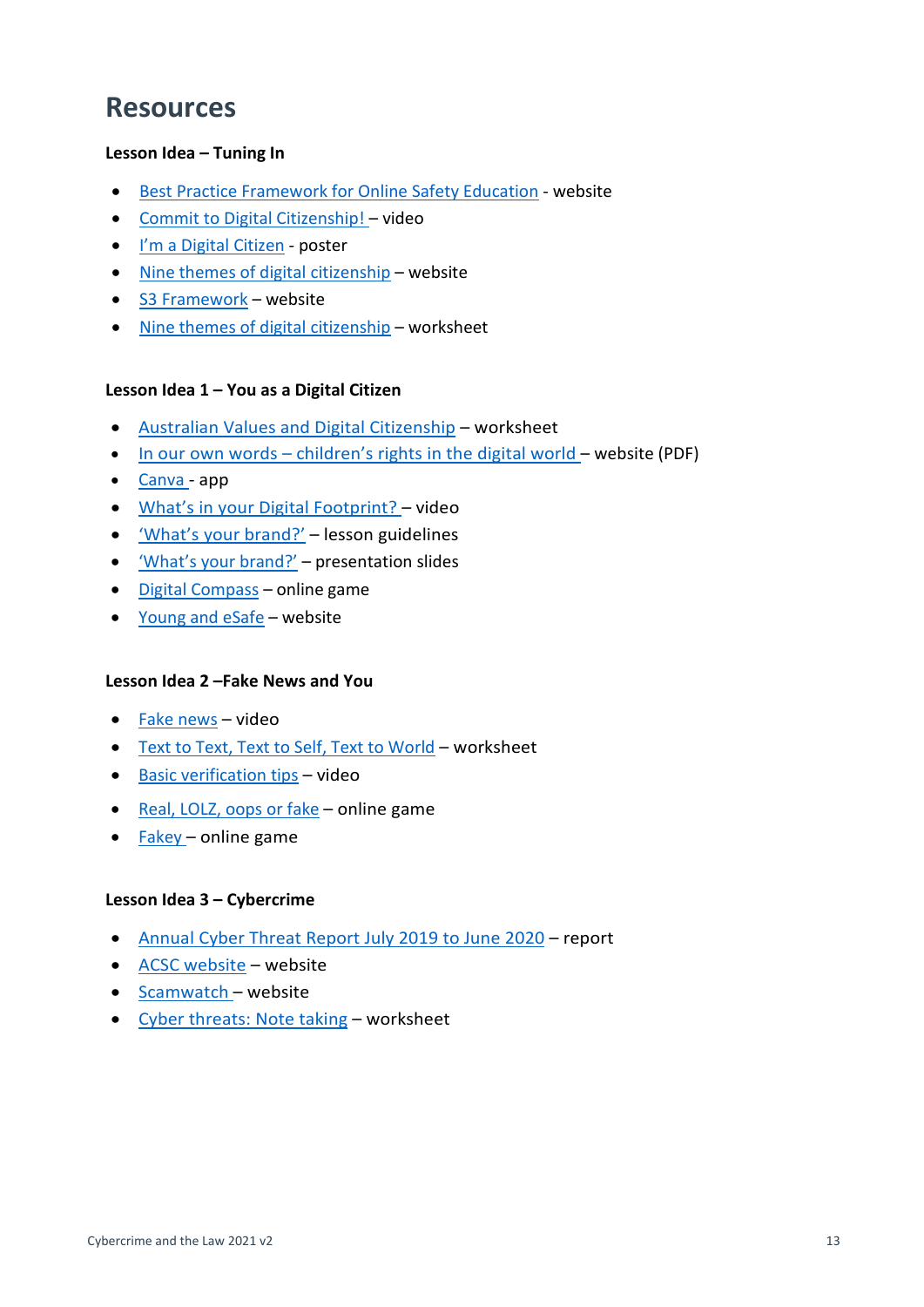## **Lesson Idea 4 – Our Cyber Safety**

- [The digital lives of Aussie teens](https://www.esafety.gov.au/sites/default/files/2021-02/The%20digital%20lives%20of%20Aussie%20teens.pdf) research report
- [eSafetyyoungpeople](https://www.esafety.gov.au/young-people) website
- [Being Safe Online](https://www.esafety.gov.au/sites/default/files/2020-02/Easy%20English-Being%20Safe%20Online.pdf) PDF
- [Canva](https://www.canva.com/create/posters) app
- [Cyber safety](https://www.abc.net.au/radio/programs/am/cyber-safety/13134766) radio interview
- [eSafety](https://www.esafety.gov.au/) website
- [Netsmartzkids](https://www.missingkids.org/netsmartz/topics) website
- ThinkUKnow [online abuse](https://www.thinkuknow.org.au/) website
- [Digital technologies hub](https://www.digitaltechnologieshub.edu.au/students/cybersafety) website
- [The YeS Project](https://www.esafety.gov.au/educators/classroom-resources/yes-project) website and online workshop

#### **Lesson Idea 5 – Cybercrime and the Law**

- [AFP Cybercrime](https://www.afp.gov.au/what-we-do/crime-types/cyber-crime) website
- [Criminal Code Act 1995](https://www.legislation.gov.au/Details/C2021C00183) website
- [eSafety Commissioner](https://www.esafety.gov.au/key-issues/image-based-abuse/legal-assistance/law-in-my-state-territory) website
- [Venn diagram](https://www.canva.com/graphs/venn-diagrams/) app
- [eSafety Commissioner powers](https://www.esafety.gov.au/about-us/who-we-are/our-legislative-functions) website
- Cyber Bullying [Technology Crime Unit WA](https://www.police.wa.gov.au/Crime/Technology-crime/Cyber-bullying)  website
- [Youth Law Australia's Cyber Bullying](https://yla.org.au/wa/topics/internet-phones-and-technology/cyber-bullying/) website

#### **Lesson Idea 6 – How You Can Report Cybercrime**

- [Australian Cyber Centre's Help page](https://www.cyber.gov.au/acsc/report/alternate-help) website
- [Cyberbullying complaint](https://www.esafety.gov.au/report) website
- [The eSafety Guide](https://www.esafety.gov.au/key-issues/esafety-guide) website
- [eSafety Commissioner Report](https://www.esafety.gov.au/report) website
- [eSafety Commissioner Collect Evidence](https://www.esafety.gov.au/key-issues/how-to/collect-evidence) website
- Crime [Stoppers](https://crimestoppers.com.au/about/) website
- [Unsafe or unwanted contact –](https://www.esafety.gov.au/young-people/unwanted-contact-signs) signs to look out for website
- $\bullet$  [e-safety campaign](https://crimestoppers.com.au/campaign/esafety/) website

#### **Further student enquiry**

- [Fake news](https://www.esafety.gov.au/young-people/fake-news) website
- Lost Summer [teacher support](https://www.esafety.gov.au/educators/classroom-resources/lost-summer/teacher-support) online game support
- Lost Summer [student portal](https://www.esafety.gov.au/educators/classroom-resources/lost-summer/student-home) online game
- [Internet and the Law](https://www.esafety.gov.au/educators/classroom-resources/internet-and-law) online lesson
- [Interpol fact sheet](https://www.crimestopperswa.com.au/cswp/wp-content/uploads/2020/05/Factsheet-INTERPOL-Global-Awareness-Campaign-on-COVID-19-Cyberthreats.pdf) online PDF
- [ThinkUKnow](https://www.thinkuknow.org.au/about/our-program) website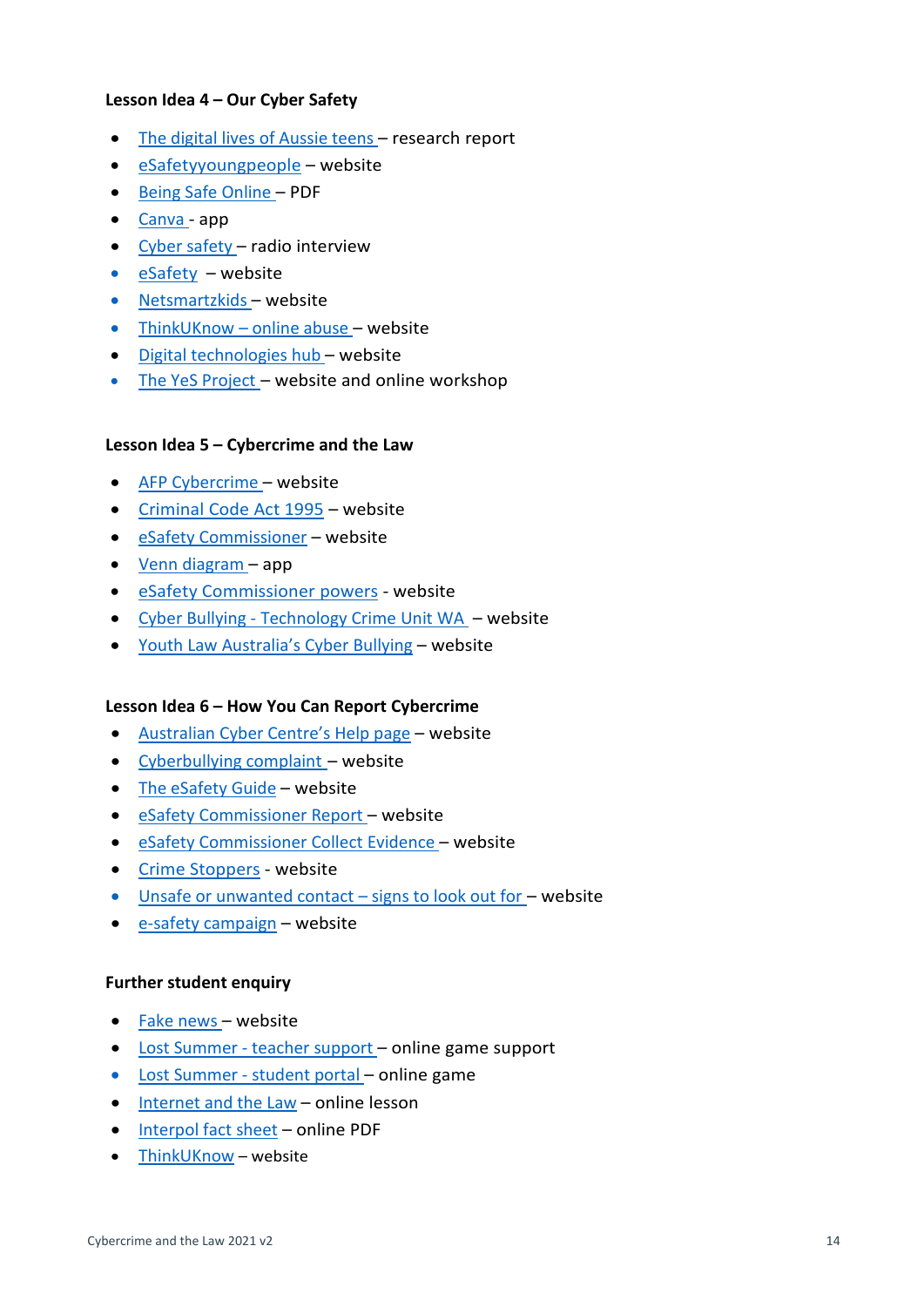## **Assessment**

• Marking [Key](https://www.crimestopperswa.com.au/cswp/wp-content/uploads/2021/08/Marking-key-Assessment-rubric-2021-final.pdf)

# Further Student Enquiry

- Students explore more strategies for identifying [fake news](https://www.esafety.gov.au/young-people/fake-news) and then play the video roleplay game *The Lost Summer* (see links below). Students experience the futuristic community of South Coast City complete quests and face challenges like conflicts on social media, cyber-attacks, and fake news. Teacher resources and support are provided [here.](https://www.esafety.gov.au/educators/classroom-resources/lost-summer/teacher-support) The student portal is provided [here.](https://www.esafety.gov.au/educators/classroom-resources/lost-summer/student-home)
- Students explore The Internet and the Law in more depth using the following eSafety Commissioner [activity.](https://www.esafety.gov.au/educators/classroom-resources/internet-and-law)
- Students identify and discuss the international impact of Covid 19 pandemic on cybercrime using a[n Interpol fact sheet.](https://www.crimestopperswa.com.au/cswp/wp-content/uploads/2020/05/Factsheet-INTERPOL-Global-Awareness-Campaign-on-COVID-19-Cyberthreats.pdf)
- Students explore and discuss current e-safety campaigns and resources on State and Territory Crime Stoppers websites.
- The [ThinkUKnow](https://www.thinkuknow.org.au/about/our-program) website provides a range of parent, carer, teacher and student resources focusing on the prevention of online child sexual exploitation. Select a topic relevant to your student group and request a presentation.

# Stay Tuned!

SAPOL's (South Australian Police) State Community Engagement Section and Special Crimes Investigation Branch have developed a novel and exciting virtual reality experience *Beware What You Share* to help South Australian school children above the age of 7 make smarter choices online. The interactive computer-generated experience immerses the user in real scenarios they may encounter online and presents different options on how to respond, prompting them to think about what they are sharing. It simulates how easily strangers may pose as friends or peers to innocently source personal details or inappropriate images. Have a look at the promotion [video.](https://vimeo.com/287955044)

If South Australian teachers wish to find out more about the project or to register their interest, please contact: Cybercrime Training and Prevention Section South Australia Police T: 8172 5718 or 8172 5025 E: Jonathon.Newman@police.sa.gov.au | Martin.French@police.sa.gov.au | David.Mitchell@police.sa.gov.au